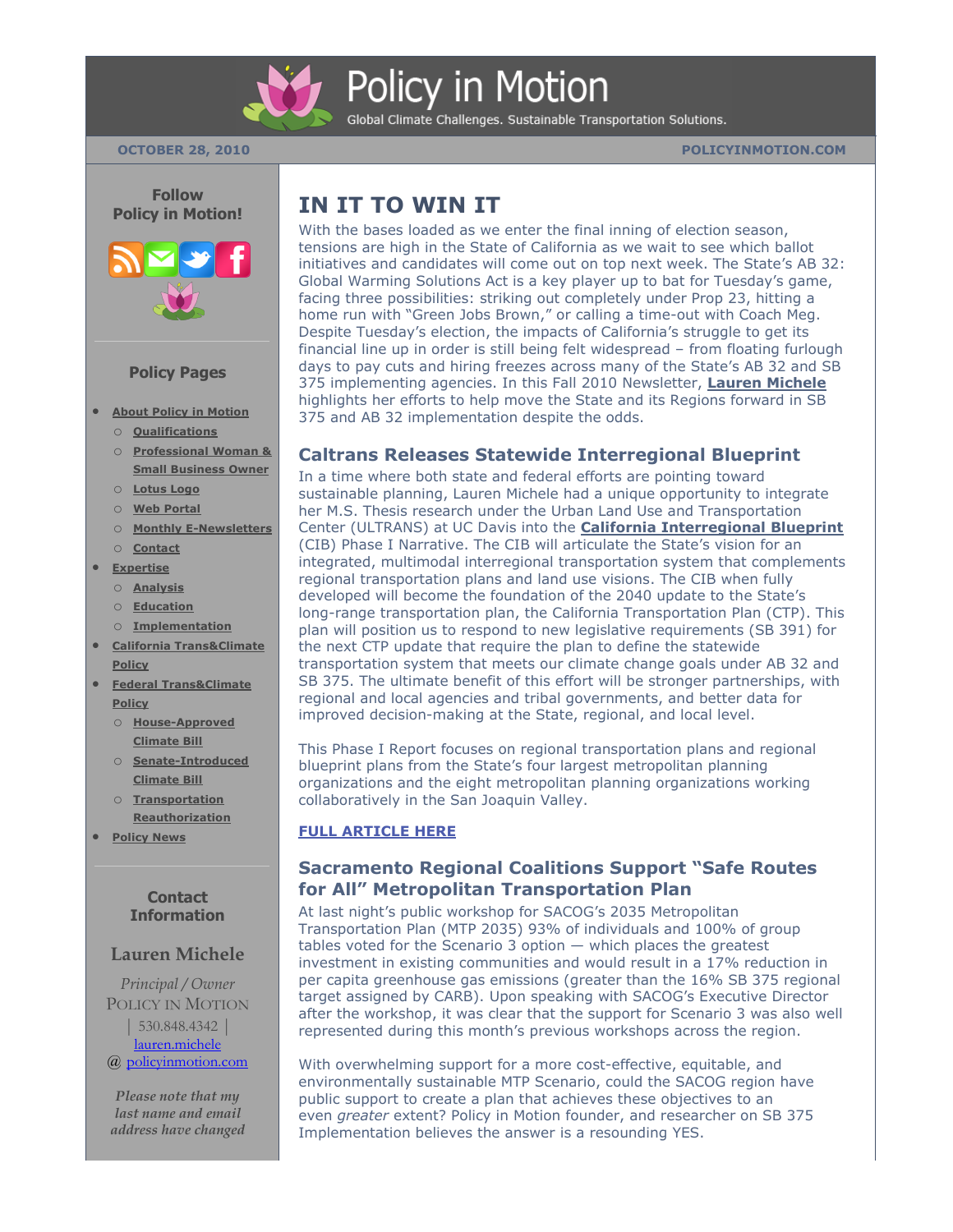

#### **Policy Pages**

- **[About Policy in Motion](http://policyinmotion.com/)**
	- o **[Qualifications](http://policyinmotion.com/about-policy-in-motion/services-and-qualifications/)**
	- o **[Professional Woman &](http://policyinmotion.com/about-policy-in-motion/professional-woman-small-business-owner-recognition/)  [Small Business Owner](http://policyinmotion.com/about-policy-in-motion/professional-woman-small-business-owner-recognition/)**
	- o **[Lotus Logo](http://policyinmotion.com/about-policy-in-motion/logo/)**
	- o **[Web Portal](http://policyinmotion.com/about-policy-in-motion/web-portal/)**
	- o **[Monthly E-Newsletters](http://policyinmotion.com/about-policy-in-motion/monthly-e-newsletters/)**
	- o **[Contact](http://policyinmotion.com/about-policy-in-motion/contact/)**
- **[Expertise](http://policyinmotion.com/expertise/)**
	- o **[Analysis](http://policyinmotion.com/expertise/policy-analysis/)**
	- o **[Education](http://policyinmotion.com/expertise/policy-education/)**
	- o **[Implementation](http://policyinmotion.com/expertise/policy-implementation/)**
- **[California Trans&Climate](http://policyinmotion.com/transclimate-policy/)  [Policy](http://policyinmotion.com/transclimate-policy/)**
- **[Federal Trans&Climate](http://policyinmotion.com/federal-transclimate-policy/)  [Policy](http://policyinmotion.com/federal-transclimate-policy/)**
	- o **[House-Approved](http://policyinmotion.com/federal-transclimate-policy/house-approved-climateenergy-bill-waxman-markey/)  [Climate Bill](http://policyinmotion.com/federal-transclimate-policy/house-approved-climateenergy-bill-waxman-markey/)**
	- o **[Senate-Introduced](http://policyinmotion.com/federal-transclimate-policy/senate-introduced-climateenergy-bill-kerryboxer-lieberman/)  [Climate Bill](http://policyinmotion.com/federal-transclimate-policy/senate-introduced-climateenergy-bill-kerryboxer-lieberman/)**
	- o **[Transportation](http://policyinmotion.com/federal-transclimate-policy/surface-transportation-reauthorization-act-of-2009-oberstar/)  [Reauthorization](http://policyinmotion.com/federal-transclimate-policy/surface-transportation-reauthorization-act-of-2009-oberstar/)**
- **[Policy News](http://policyinmotion.com/policy-news-2/)**

#### **Contact Information**

#### **Lauren Michele**

*Principal / Owner* POLICY IN MOTION | 530.848.4342 [|](mailto:lauren.michele@policyinmotion.com) [lauren.michele](mailto:lauren.michele@policyinmotion.com) @ [policyinmotion.com](http://www.policyinmotion.com/)

*Please note that my last name and email address have changed*

**[Safe Routes for All](http://policyinmotion.com/2010/10/sacramento-regional-coalitions-support-safe-routes-for-all-mtp-scenario/)** is a concept that embodies achieving the sustainability '3-E" agenda which supports federal, state, regional, and local goals for healthy and thriving communities. Approving a Sustainable Community Strategy within the SACOG MTP 2035 process that emphasizes financial investments in existing communities with a focus around active transportation access to schools would be a way to not only serve as an example of how a Metropolitan Planning Organization can exceed SB 375 greenhouse gas reduction targets, but also support many other co-benefits such as healthier communities and neighborhood quality of life.

#### **[FULL ARTICLE HERE](http://policyinmotion.com/2010/10/sacramento-regional-coalitions-support-safe-routes-for-all-mtp-scenario/)**

### **[Policy in Motion Receives Professional Woman & Small](http://policyinmotion.com/about-policy-in-motion/professional-woman-small-business-owner-recognition/)  [Business Owner Recognition](http://policyinmotion.com/about-policy-in-motion/professional-woman-small-business-owner-recognition/)**

The National Association of Profession Women is the most rapidly growing and recognized association for professional women in the United States. **[Lauren](http://www.napw.com/profile/10507961/Lauren-Michele/)  [Michele](http://www.napw.com/profile/10507961/Lauren-Michele/)** was nominated and selected to join this organization in September 2010.



Policy in Motion is certified with the City of Sacramento as an **Emerging Small Business Enterprise** (ESBE). The firm's Small Business Certification is linked **[here](http://policyinmotion.com/wp-content/uploads/Policy-in-Motion-ESB-Certification_City-of-Sacramento2.pdf)** – City Certification Number 32334. The City of Sacramento states that the "small business certification provides bid preference and other incentives."

Policy in Motion's State of California **Disadvantaged Business Enterprise** (DBE) Certification Application is currently being processed by the California Department of Transportation. The U.S. Department of Transportation's DBE program provides a vehicle for increasing the participation by minority business enterprises in state and local procurement. Federal DBE regulations require state and local transportation agencies that receive DOT financial assistance, to establish goals for the participation of DBEs. Each DOT-assisted State and local transportation agency is required to establish annual DBE goals, and review the scopes of anticipated large prime contracts throughout the year and establish contract-specific DBE subcontracting goals. A percentage goal for DBE participation may be required on specific contracts, which is clearly stipulated at the time a contract is publicly advertised.

#### *Please contact Lauren Michele if you are interested in contracting with Policy in Motion as an ESBE or DBE*

#### **[FULL ARTICLE HERE](http://policyinmotion.com/about-policy-in-motion/professional-woman-small-business-owner-recognition/)**

#### **[Policy in Motion Blog Articles](http://policyinmotion.com/policy-news-2/)**

I have designed **[Policy in Motion](http://www.policyinmotion.com/)** to be a continued resource for federal and California policy news and analysis in a user-friendly interface. The website provides a compilation of resources, links, analyses, and personal opinions in an easily digestible format so that planners and policy-makers can make research-supported decisions to guide local, regional, state and federal transportation and climate change policy. To receive more timely policy news updates, please become a **[Facebook Fan of Policy in Motion](http://www.facebook.com/pages/Sacramento-CA/Policy-in-Motion-by-Lauren-Michele/127170127299311?ref=ts&__a=8)** by clicking "Like."

Read by clicking the links on the following blog articles:

#### **Election Coverage**

- **[California Transit Association's Position on Propositions: Yes](http://policyinmotion.com/2010/10/california-transit-associations-position-on-propositions-yes-on-22/) on 22**
- **[League of CA Cities Positions on Propositions: No 26, No 19, Yes 22](http://policyinmotion.com/2010/10/league-of-california-cities-positions-on-propositions-no-19-no-26-yes-22/)**
- **[TransForm's Positions on Propositions: No 23, No 26, Neutral 22](http://policyinmotion.com/2010/10/transforms-positions-on-propositions-no-23-no-26-neutral-22/)**